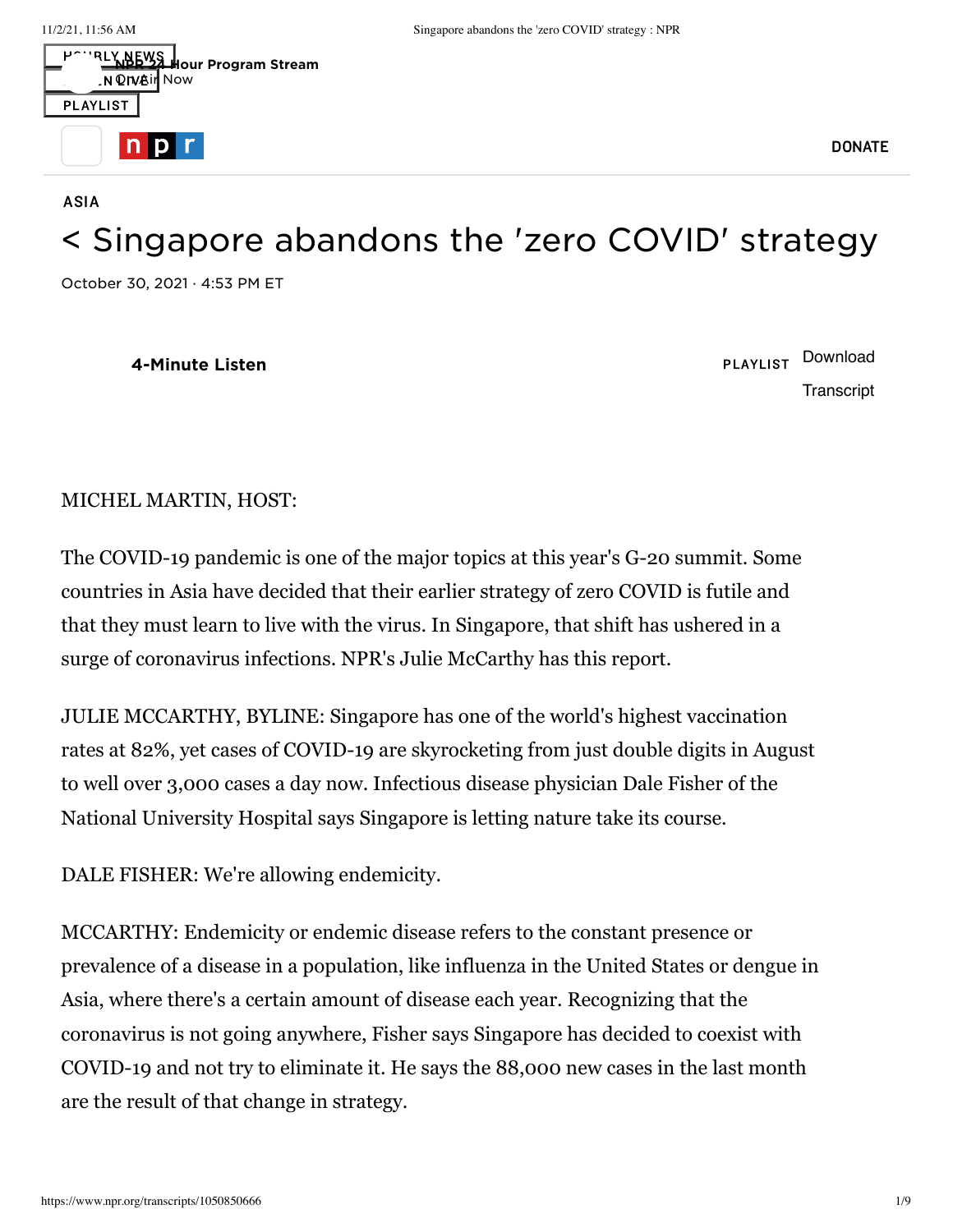FISHER: You allow the doors open, and of course, a lot of people get infections. The vast majority of those are asymptomatic or very mild.

MCCARTHY: Fisher says thanks to the vaccine, 98% of new cases are mild enough for patients to recover at home, leaving hospitals to focus on the seriously ill. Fisher says Singapore's experience teaches that the vaccine is not very good at preventing transmission...

FISHER: But it is maintaining its capacity to prevent severe disease and ICU and deaths.

MCCARTHY: Only a tiny fraction of Singapore's cases wind up in the ICU, and they are mostly the elderly. In fact, senior citizens remain the most vexing problem as transmission rapidly spreads. They are more susceptible to bad outcomes, and a considerable number remain unvaccinated. Inoculating them, says Fisher, is the priority.

FISHER: Because the reality is these are the people that, through their decisions, are putting the strain on the health system and actually slowing down the opening up.

MCCARTHY: But infectious disease specialist Dr. Paul Tambyah says door-to-door canvassers in Singapore report that many seniors isolated, sick and alone seem to be indifferent to their fate.

PAUL TAMBYAH: A friend was telling me. He said, you know, he knocked on 10 doors, and eight people told him, go away. And then he said - why? He said, look, I don't care if I get pneumonia. He said five people actually told him that.

MCCARTHY: If Singaporeans are assured that a positive test would likely mean mild symptoms for themselves, they do worry about transmitting the virus to older relatives, where outcomes can be fatal. Tambyah says if seniors were protected with vaccinations...

TAMBYAH: Then the rest of us can get along with our lives.